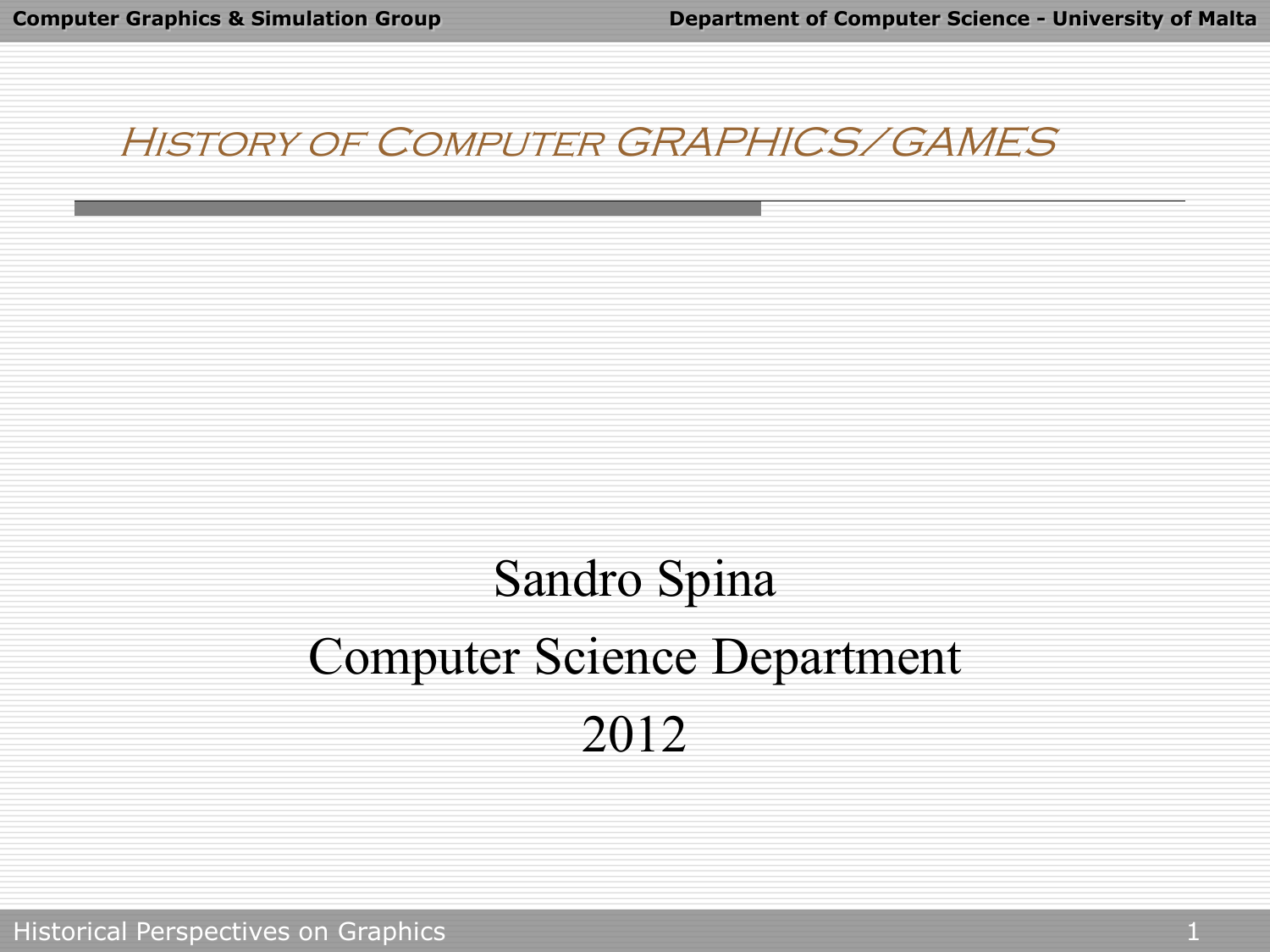Components of CG

#### **Hardware** (CPU, GPU, etc.)

#### **Software** (2D, 3D, Z-Buffering, Rendering Algorithms, etc.)

#### **Applications** (Games, Films, Simulations, etc.)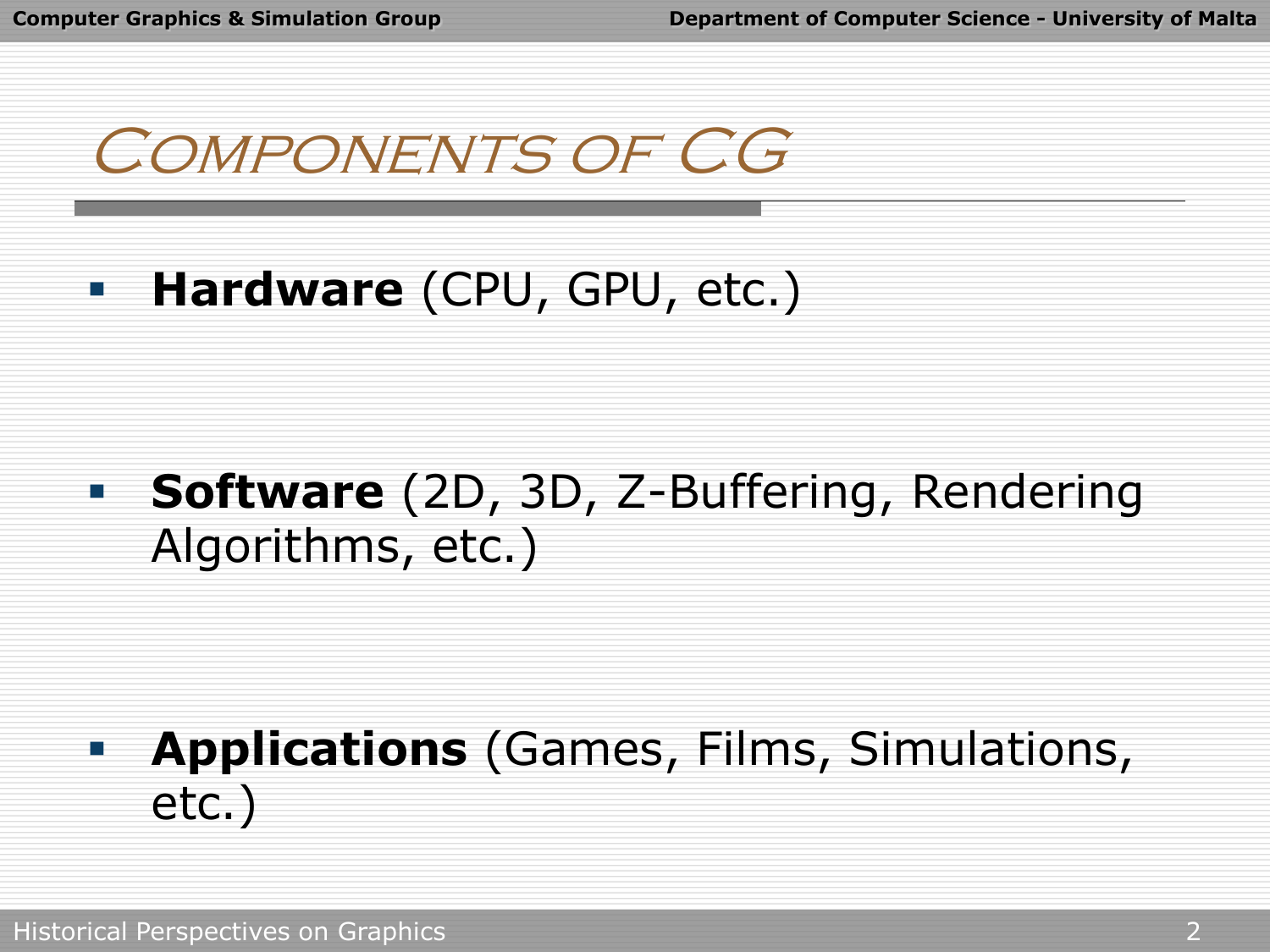## Vector / Raster Graphics

- **U** Vector graphics are composed of thin lines drawn between coordinates. Most 70s and mid-80s computers used vector graphics. Remember Asteroids Game.
- **Nowadays video displays transform vector** representations into a raster format image, which contains a value for every pixel on the screen. Image is re-drawn according to the monitor refresh rate.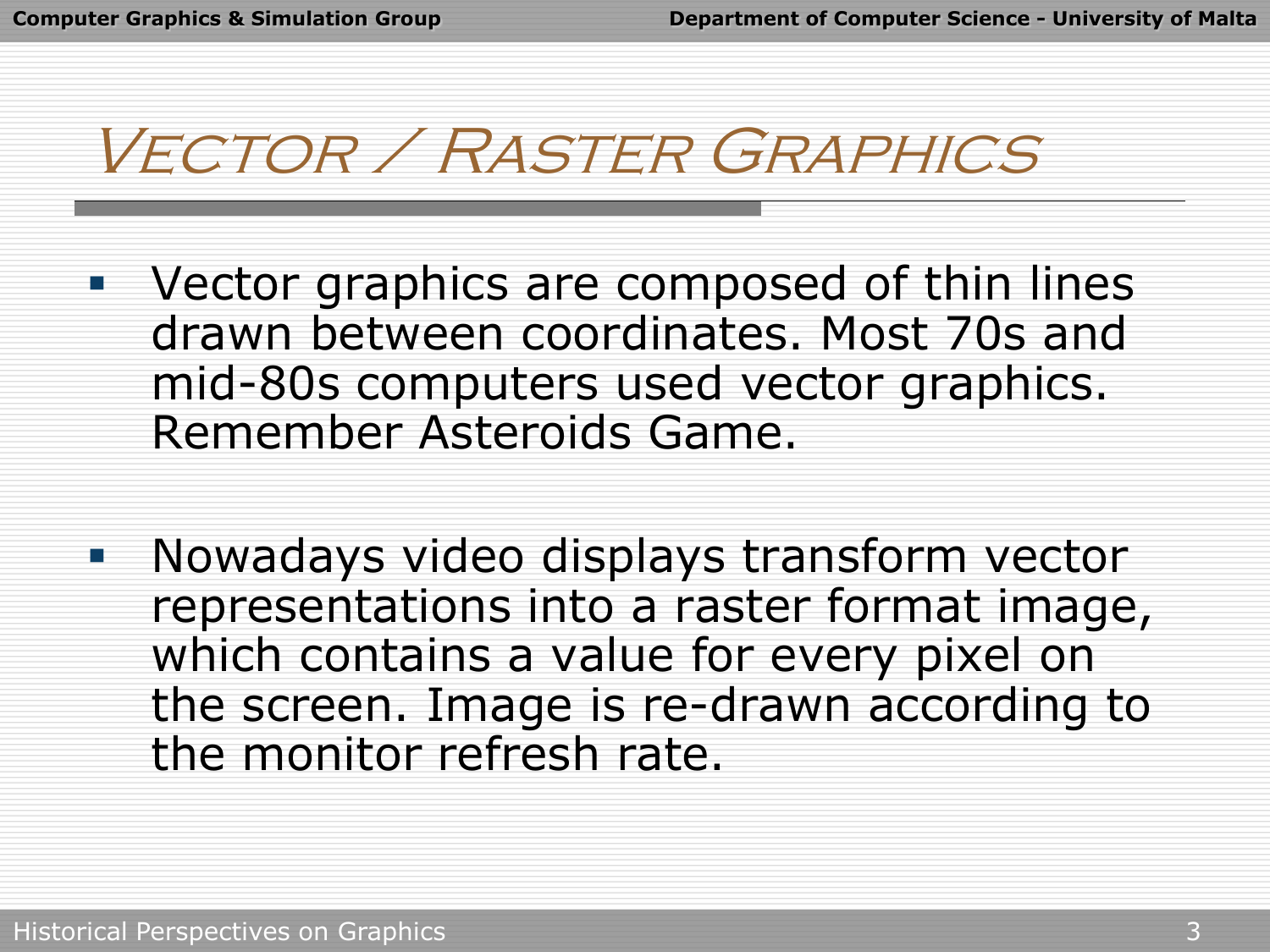The PDP-1 (1960)

- Programmed Data Processor.
- The World's First Toy **Computer**
- **The game** *Spacewar* was developed on this computer for demonstration purposes.

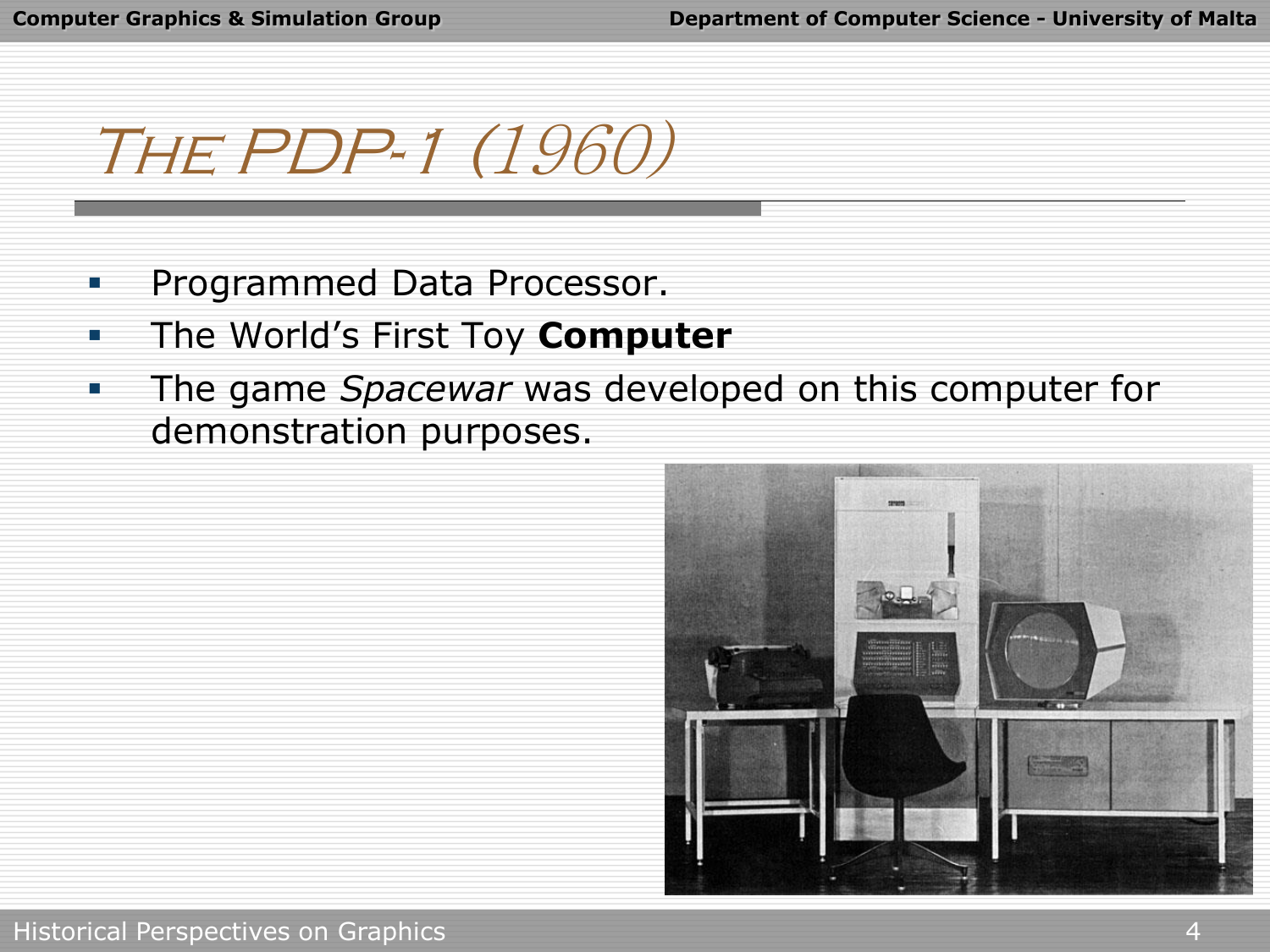First Computer Game

 1961 – Steve Russell at MIT created the first computer game, **Spacewar**

**Basic Rules** - At least two spaceships, each controlled by a set of console switches. The ships have a supply of rocket fuel and weapons.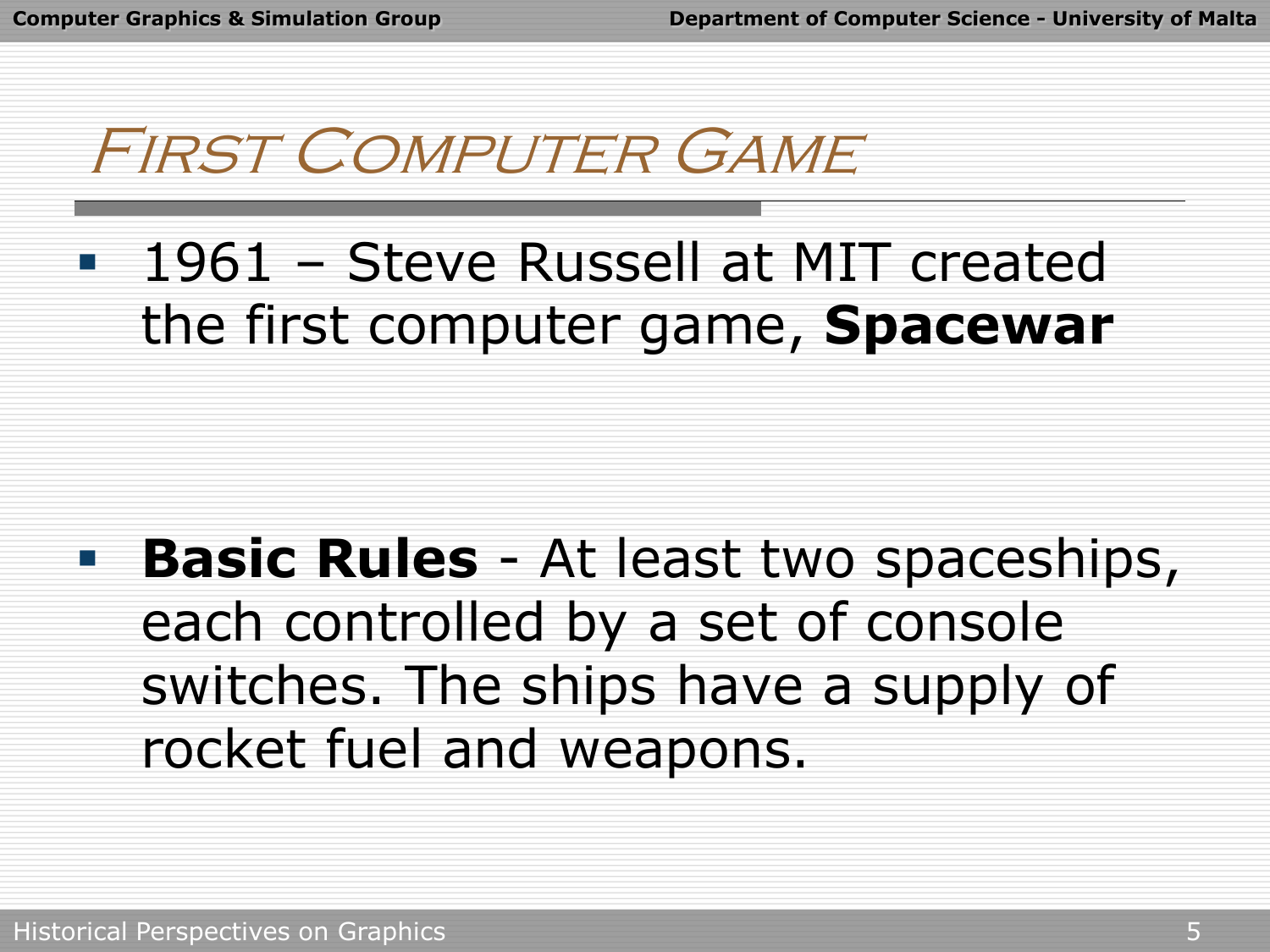## Spacewar – Game Strategy !!

**Initially the game used random stars as its** background. However, this was immediately corrected (by Peter Samson) by encoding the familiar constellations into the game. This added more 'elegance' – more 'authentic' feel.

 **Strategy**: Added to the game with the introduction of *gravity* in the gameplay.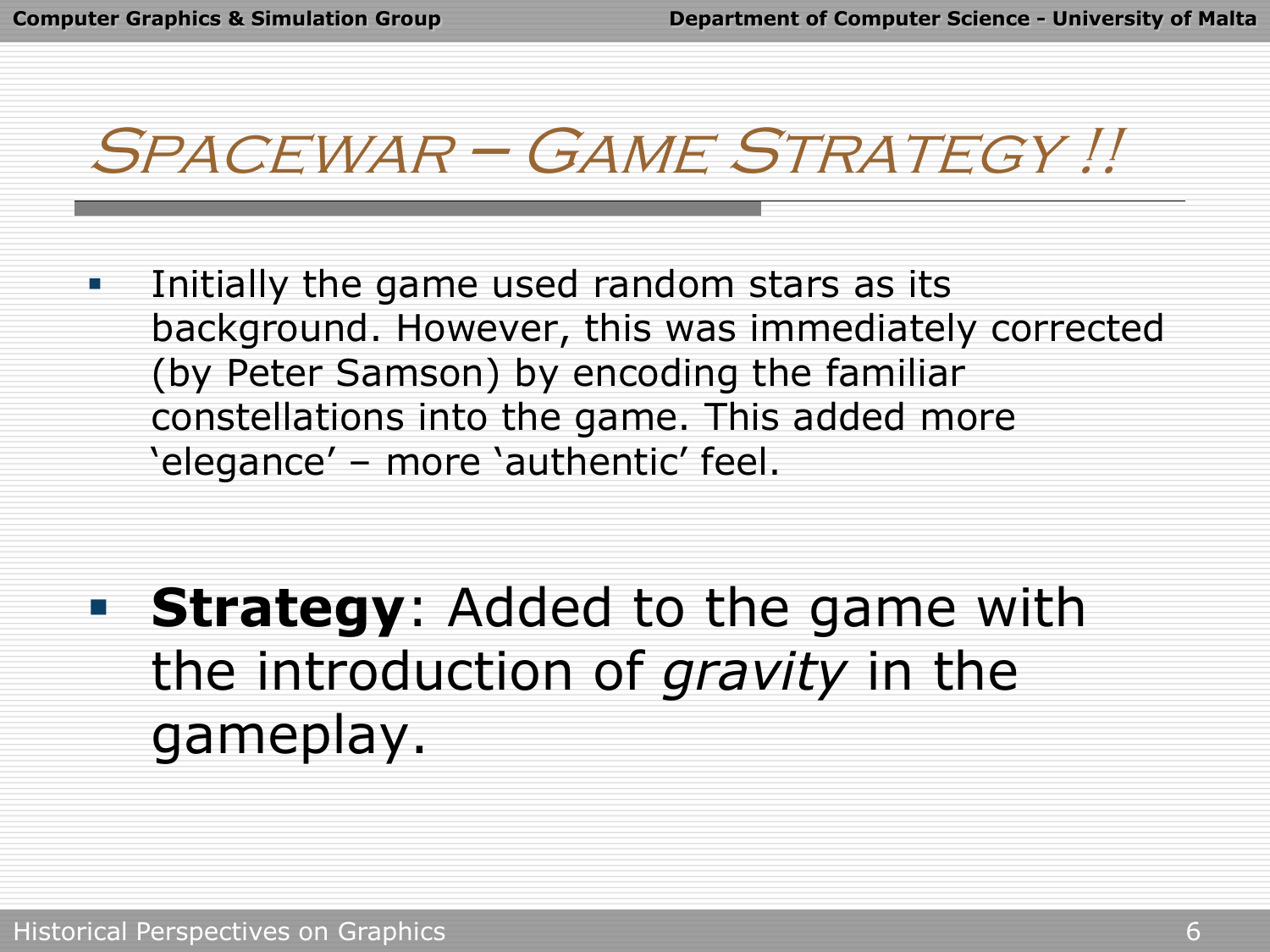### **SCREEN SHOTS**

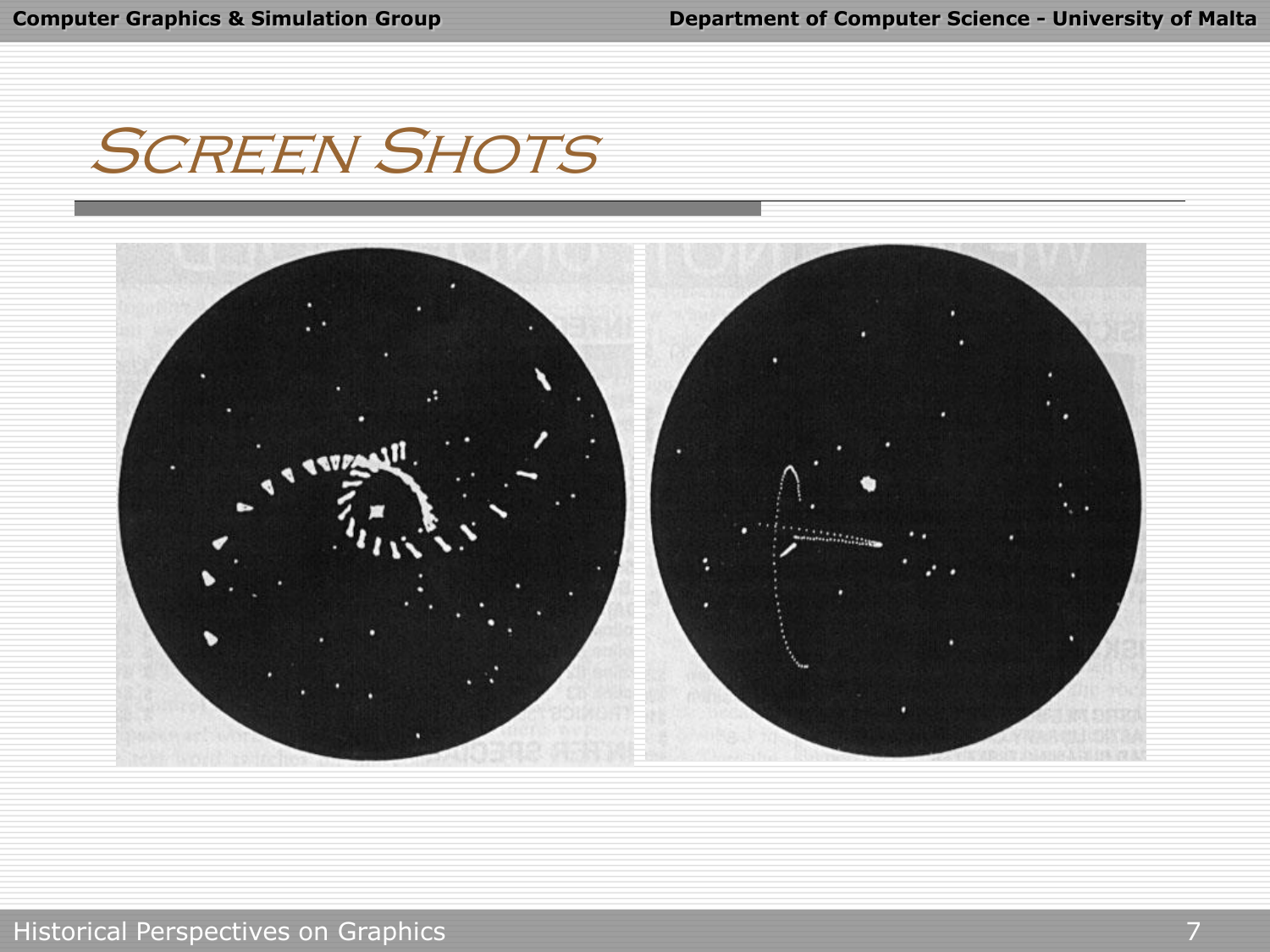### Text Based Games - Adventure

- Colossal Cave (ADVENT) was the first computer game in the genre of interactive fiction. Programmed in Fortran originally for the PDP-10.
- **Sample text from the game:** 
	- *A huge green fierce snake bars the way!*
	- *With what? Your bare hands?* (refers to killing a dragon, etc. )
	- *It's not hungry (it's merely pinin' for the fjords)*
- Rogue (1980) / AngBand (1990)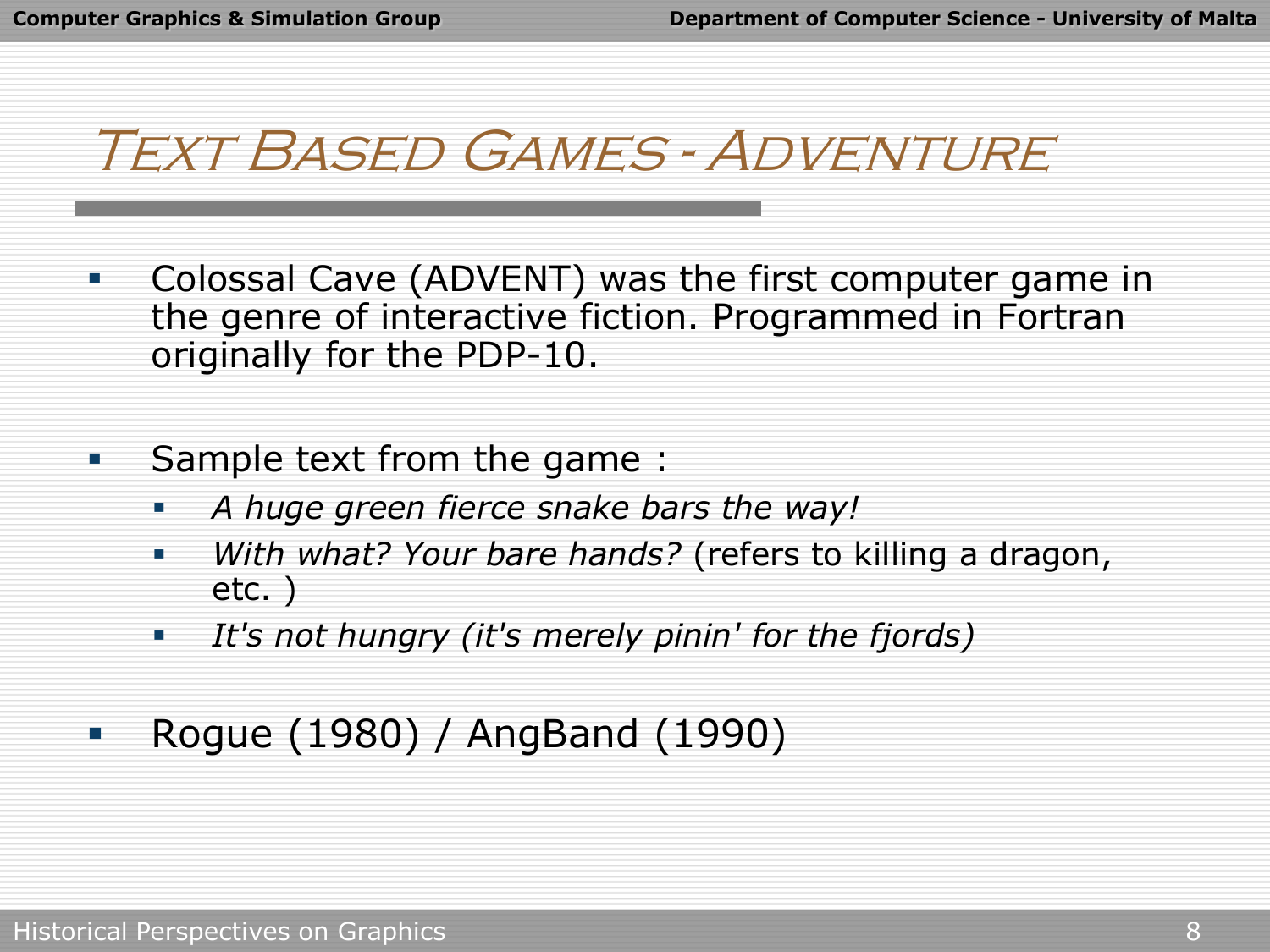

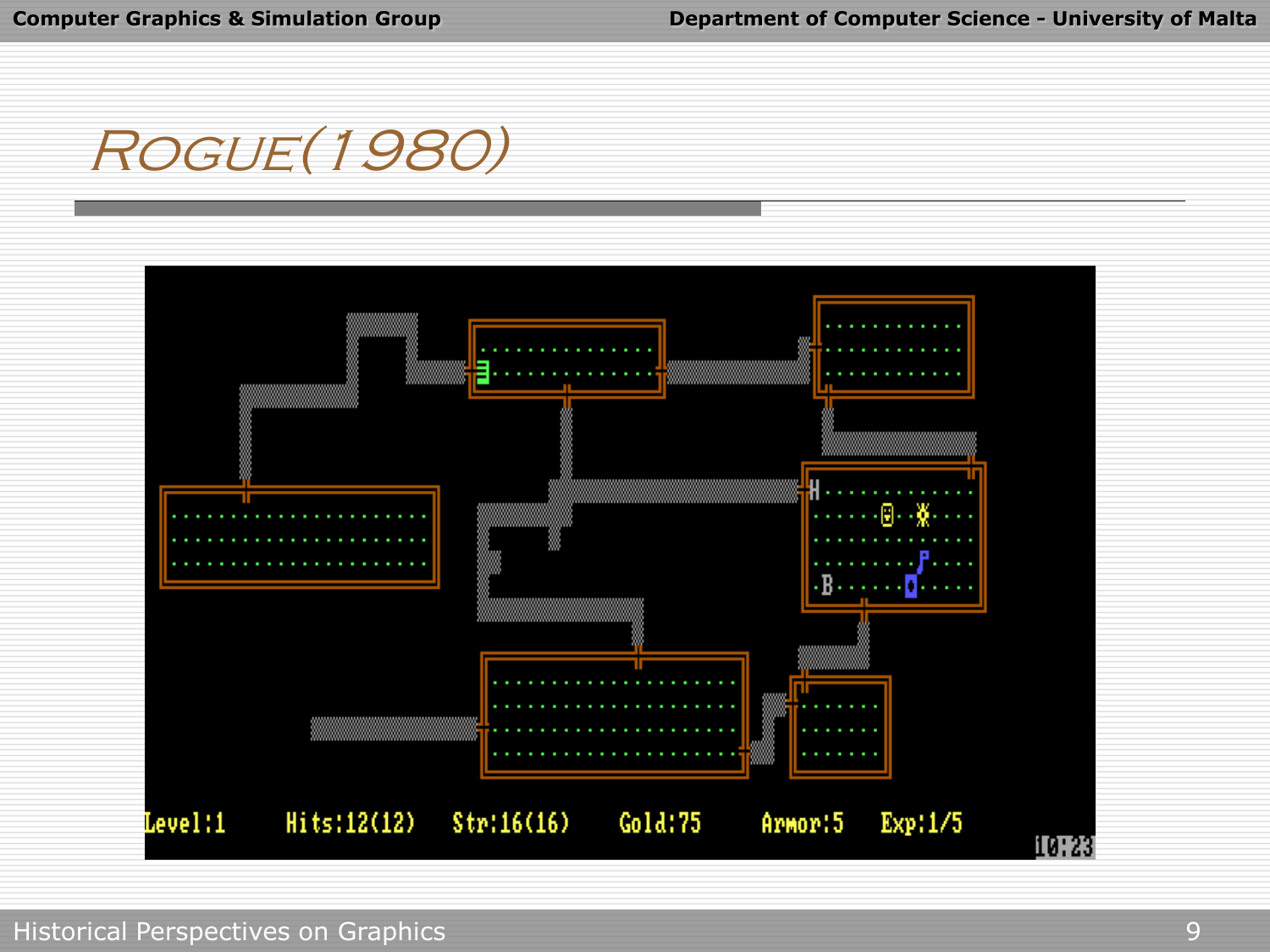### AngBand (1990)

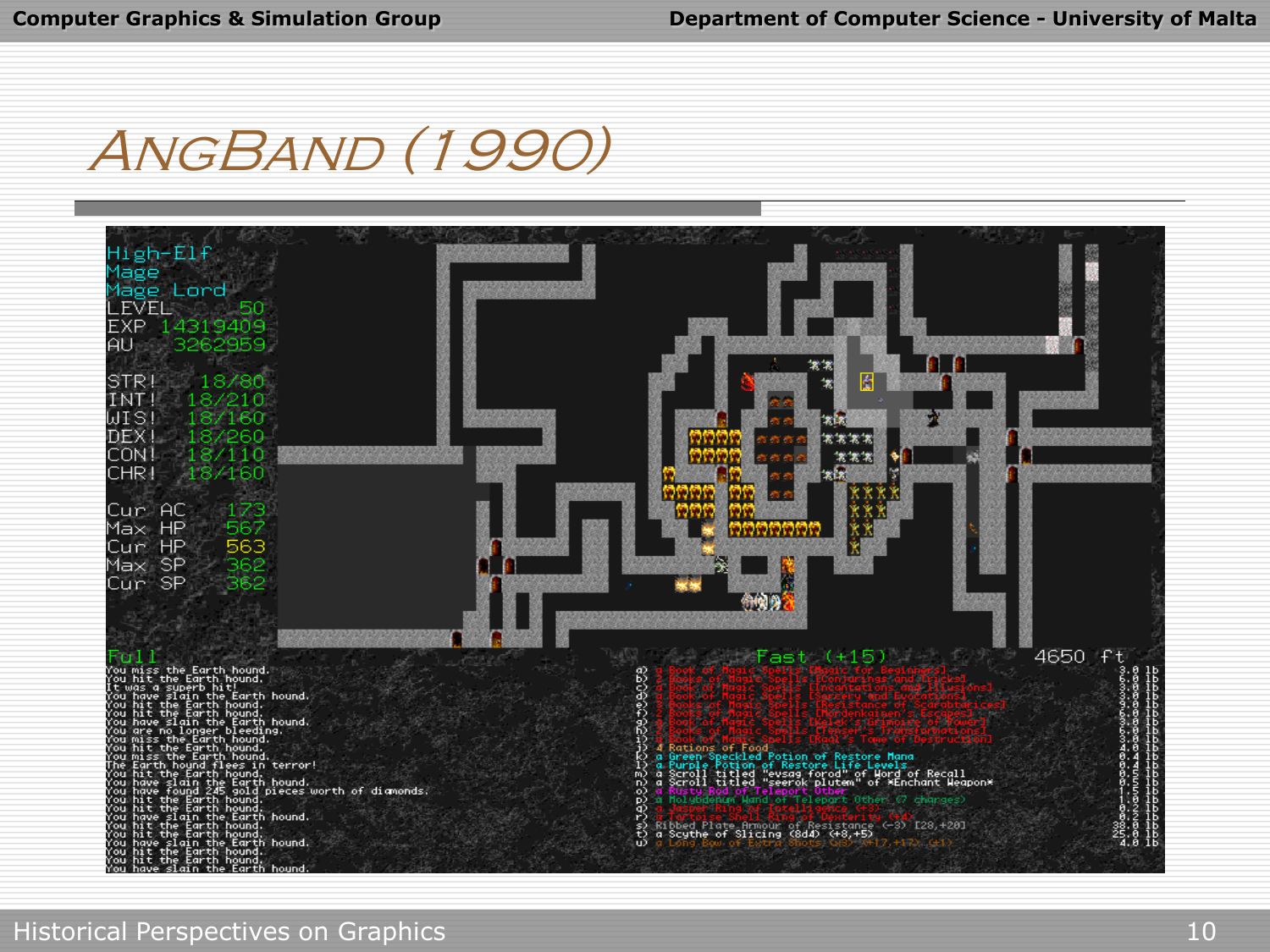### Graphics Rendering Pipeline

- The main function of the pipeline is to generate (or render), a twodimensional image, given a virtual camera looking onto a threedimensional scene consisting of three-dimensional objects.
- Optionally we might have light sources, shading equations, textures, participating media, etc.

- **Rasterisation Based Techniques for Real-time Rendering**
- Raytracing Based Techniques mostly for off-line Rendering
- **Hybrids**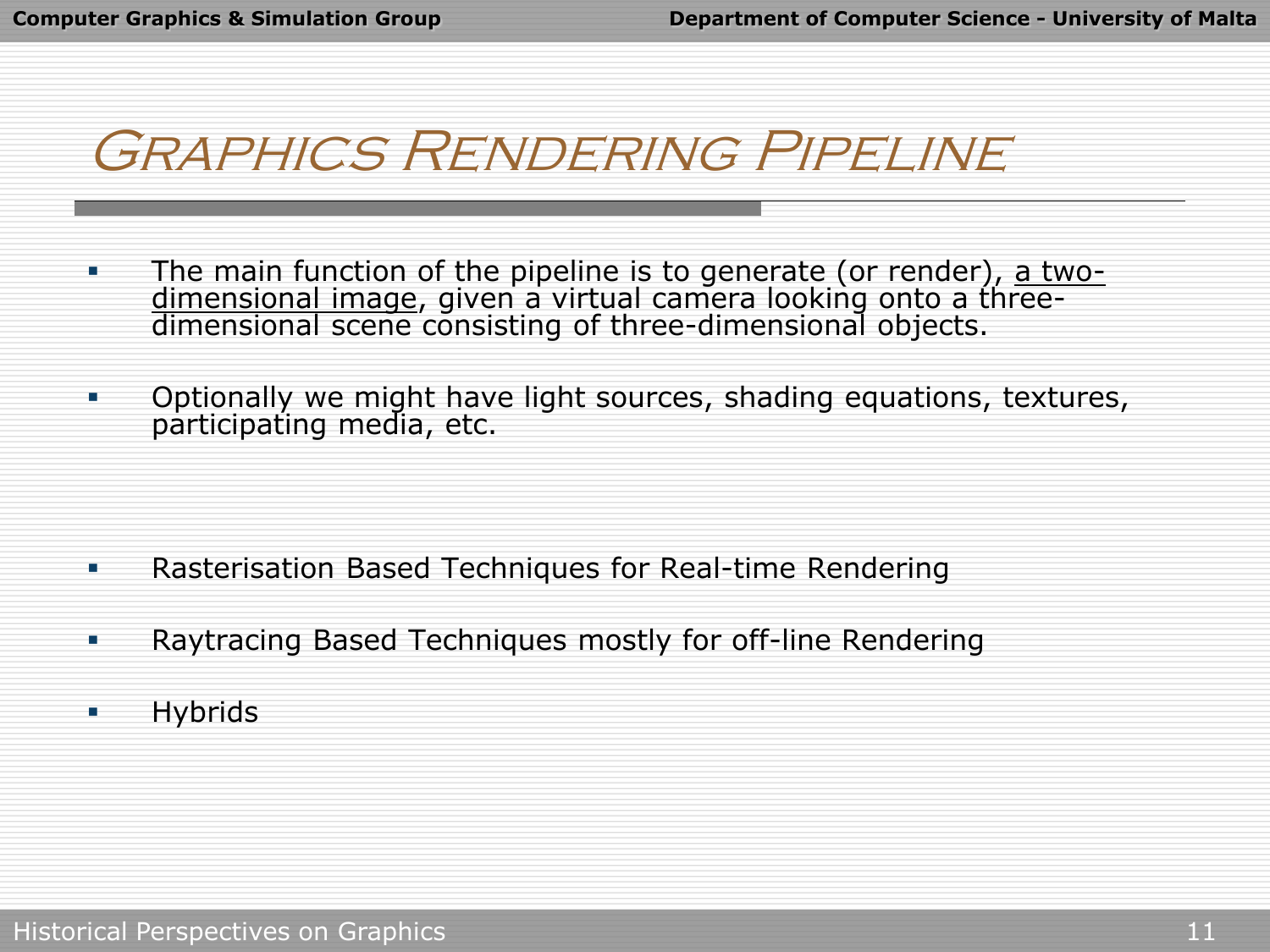### 1970s – Shading Algorithms

- **•** Polygons meshes are used to represent objects.
- **Flat shading** makes an object look as if it's solid. Not very realistic !!
- **This problem can be solved by creating objects with more smaller polygons. But** this effects performance of the computer rendering the object. It also adds complexity to the objects.
- Gouraud Shading (1971) presents a method for creating the appearance of a curved surface by interpolating the colour across the polygons. Colours are assigned to the vertices of the polygon. Rending is now more realistic !!



Elat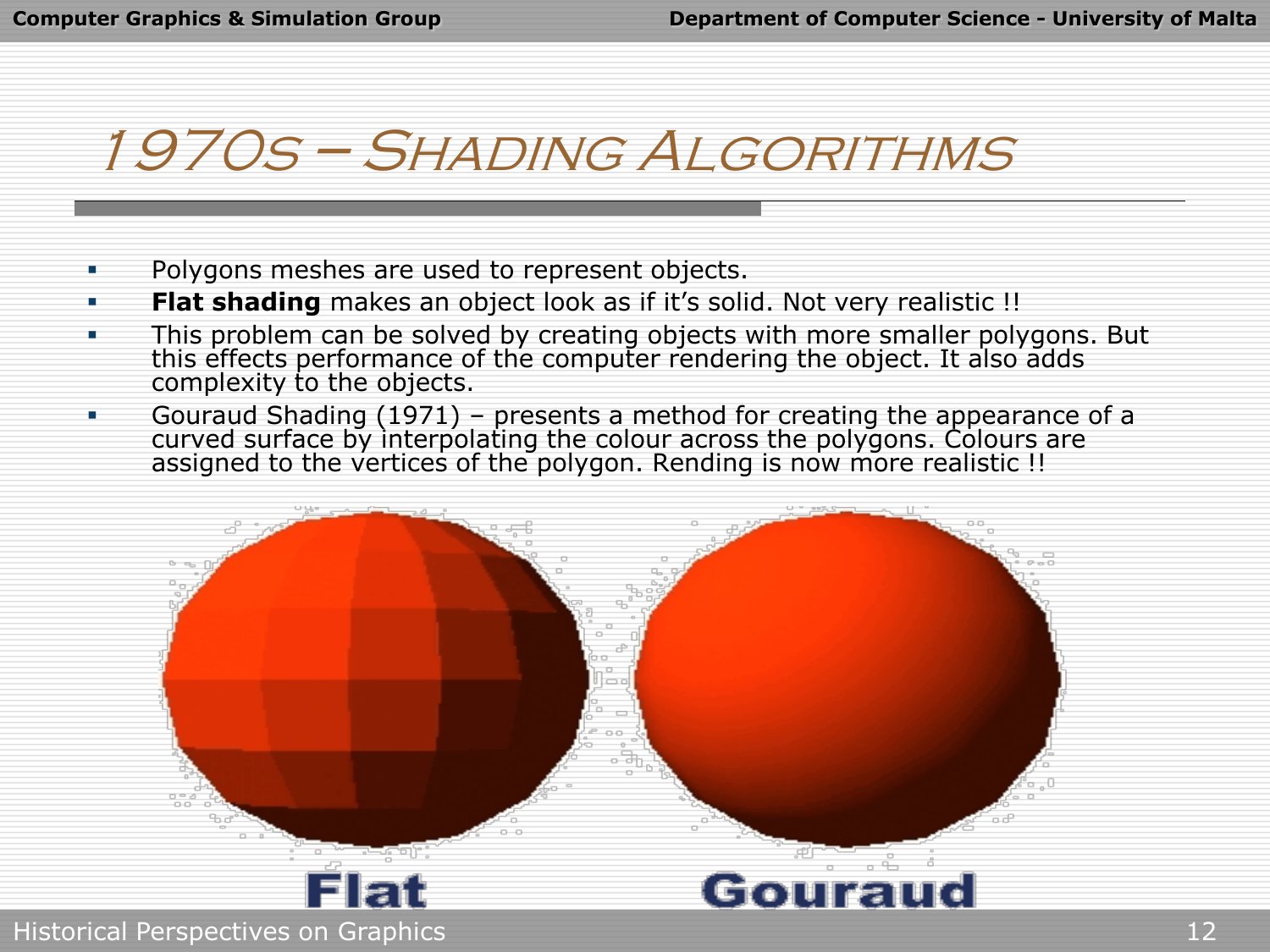#### Phong Shading + Texture Mapping

- More complex version of shading, which was initially rarely used for real-time rendering, due to its 'computational complexity', is now used with most modern GPUs.
- Works by averaging the colour of each pixel by averaging the colours of the pixels adjacent to it.
- **Texture Mapping** applies 2D images to 3D objects. The algorithms work by 'stretching' the 2D image over the 3D object like a skin. Usually textures are applied to the polygon surfaces. Textures add realism to a computer generated scene.
- (Later 80s) The map image may not represent colour only but also describe transparency or other surface properties to be used in lighting or shading calculations.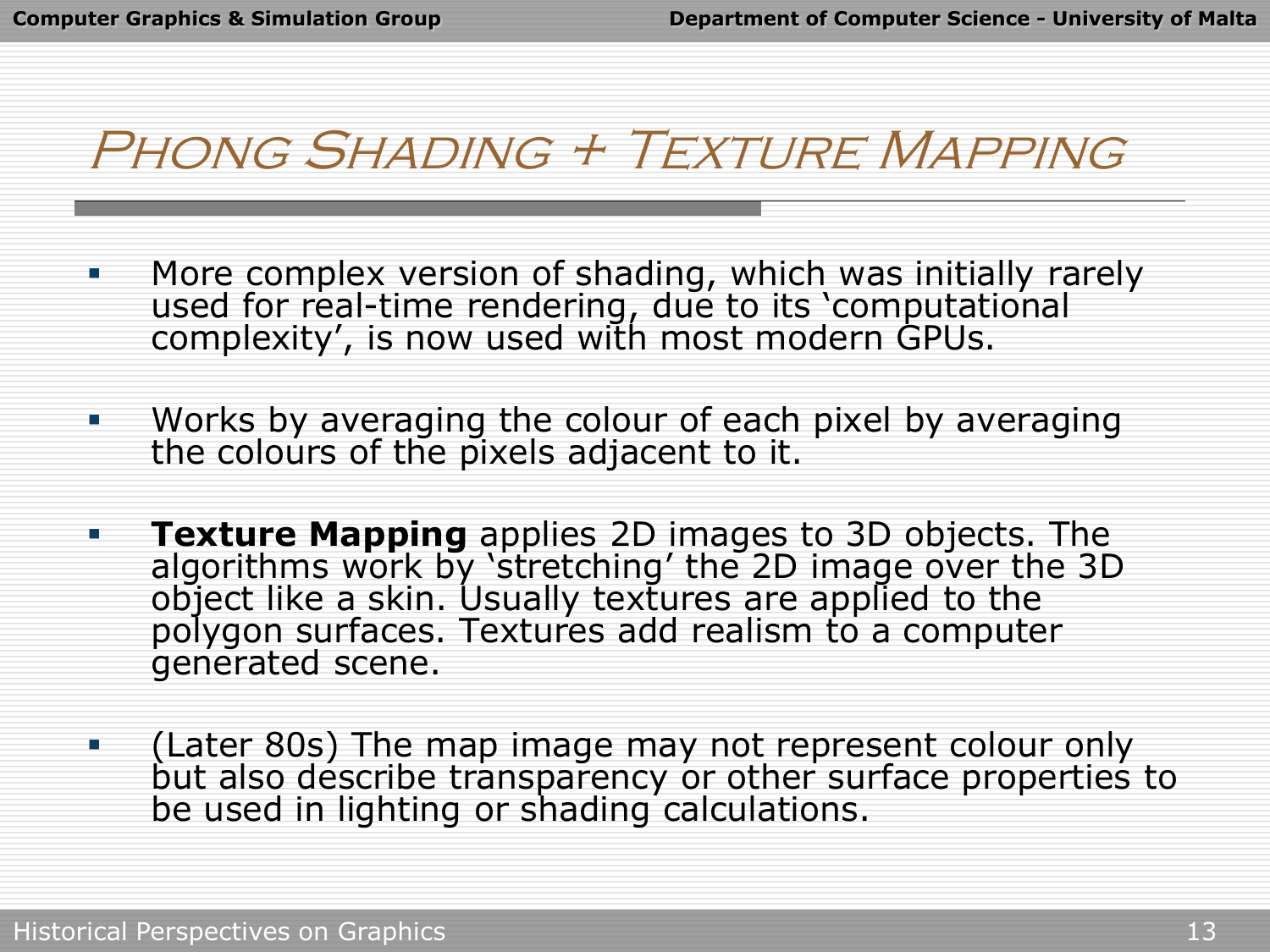### Ray Tracing

- *Turner Whitted* (1980) came up with the idea of ray tracing. This was a new rendering method for simulating highly reflective surfaces. The algorithm works by tracing every ray of light, starting from the viewer's perspective back into the 3D scene to the objects. If an object happens to be reflective, the algorithm follows that ray of light as it bounces off the object until it hits something else (which is nonreflective)
- **Ray tracing is clearly very computational intensive,** however the realism that can be achieved is spectacular.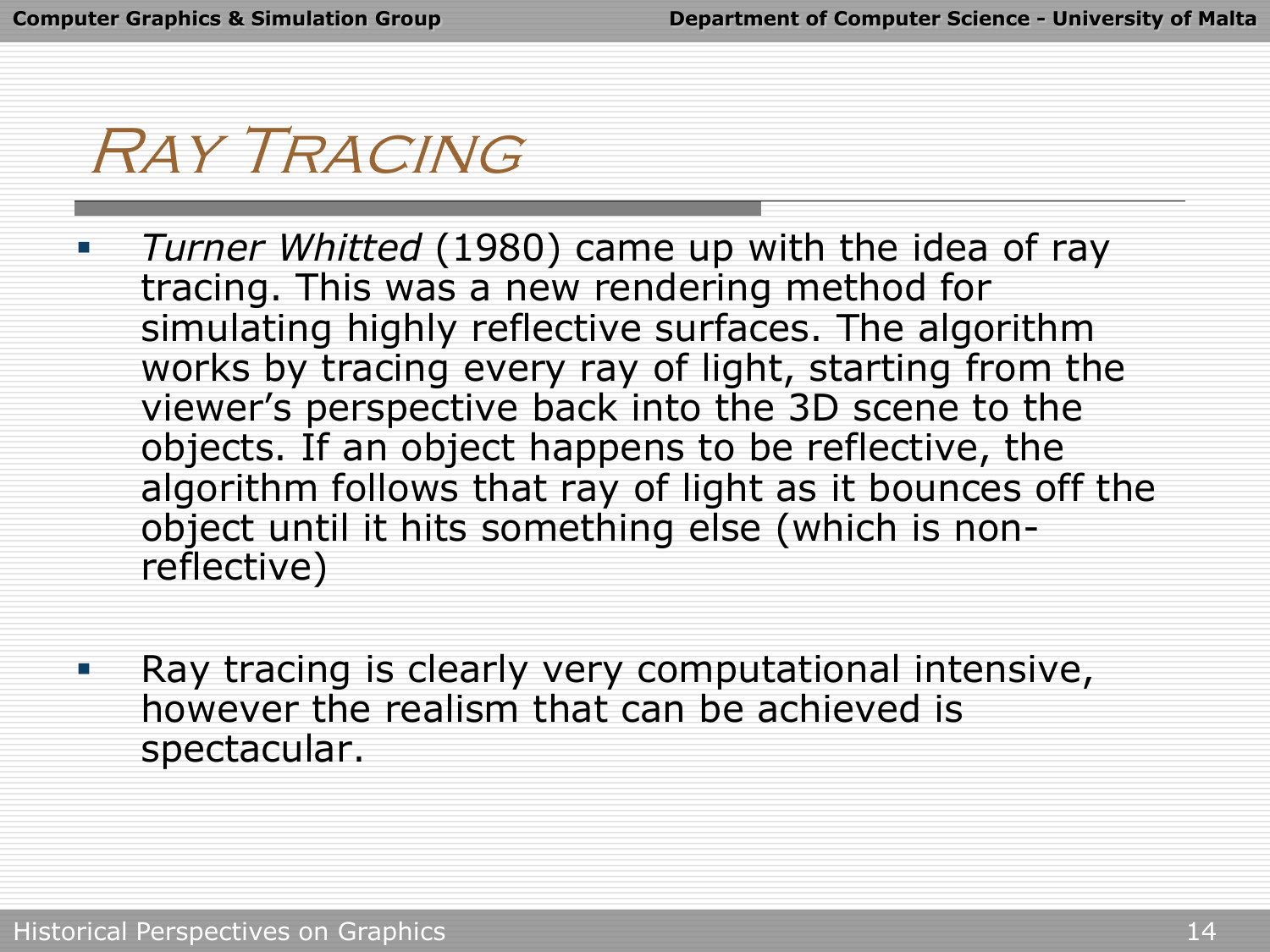70's Major Events

- 1971 saw one of the most important advancements in GC the microprocessor (CPU).
- In the 70's a number of animation houses were formed including Lucasfilm (George Lucas). Creators of the Star Wars films.
- **1973 was the setup of the Special Interest Group on** Computer Graphics (ACM) and it's first major conference on computer graphics.
- **In 1975 Mandelbrot describes Fractal Geometry. Fractals are** used in computer graphics to create realistic simulations of natural phenomena such as mountains, coastlines, wood grain, etc.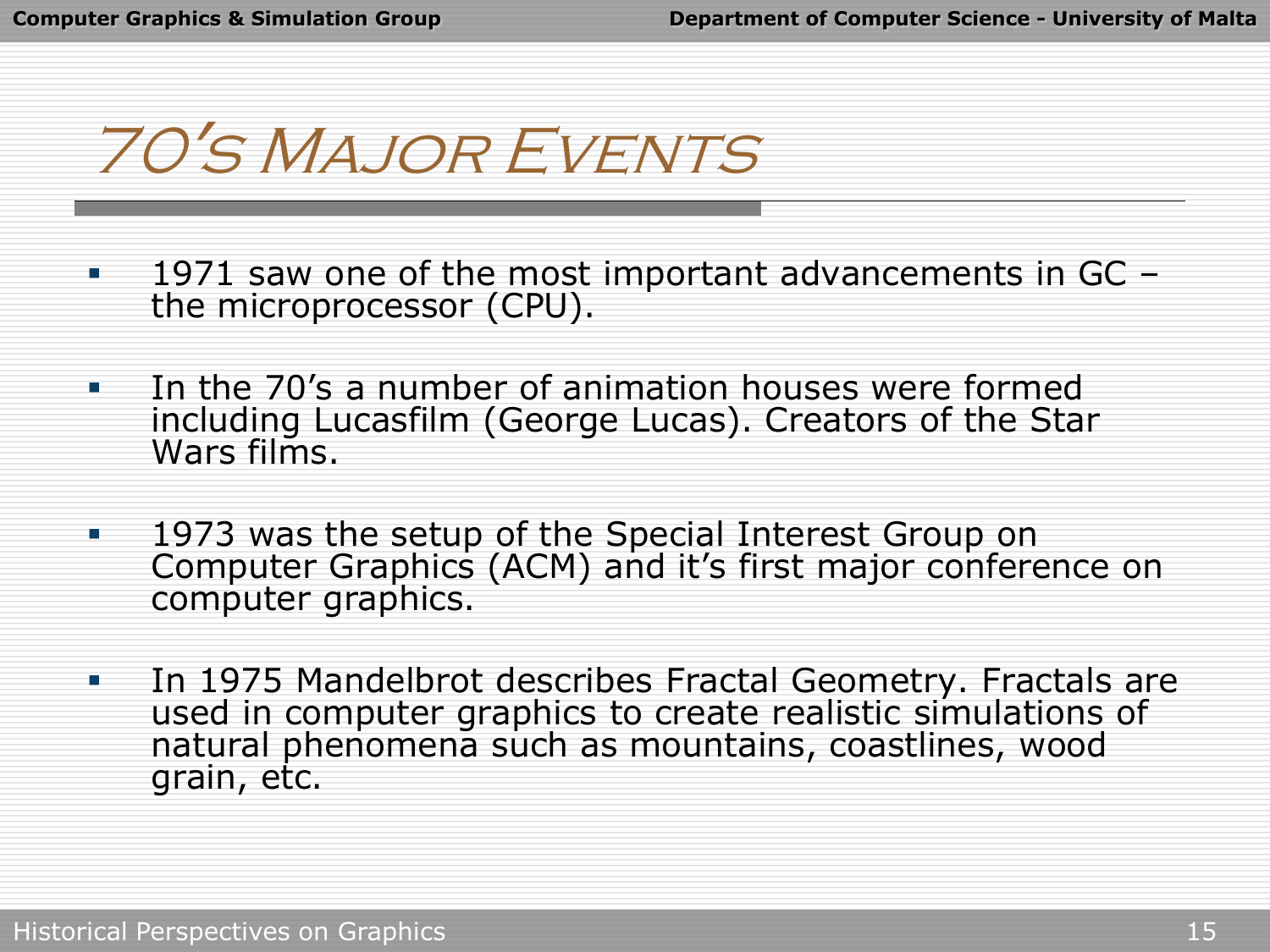GUIs

- **January 1984, Apple Computers released the first** Macintosh computer. It was the first personal computer to use a **graphical interface**.
- **However, Xerox's Alto PC featured the first** (WYSIWYG) editor with menus, icons, etc.
- **IBM-compatible PCs**
- **Commodore launch the new AMIGA personal computer** line. Based on Motorola's 68000 microprocessor.
- 1990 Microsoft ships Windows v3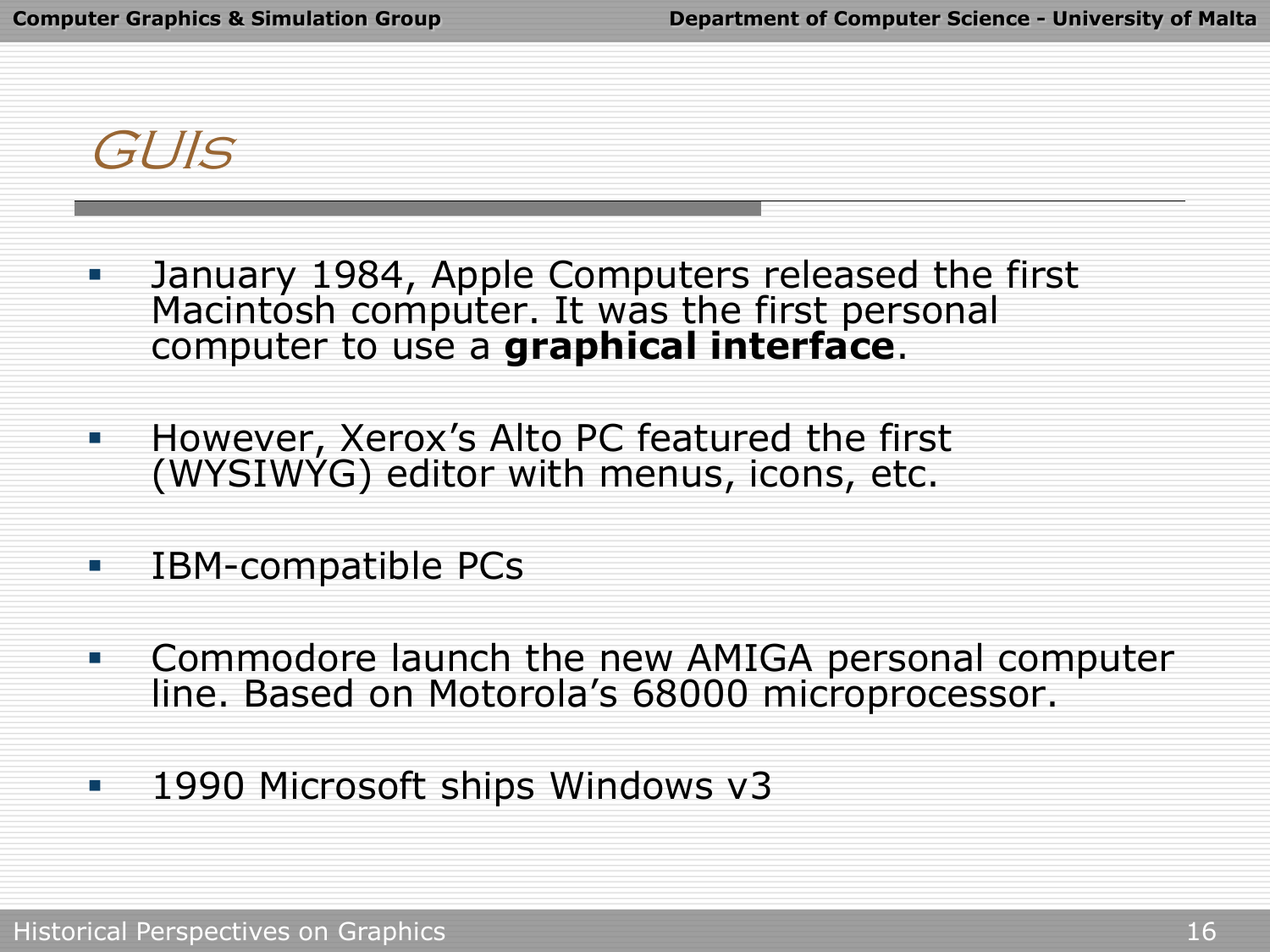## 1990s – Many more films

**• Most notably is "Toy Story" (Disney and Pixar)** which is the first commercially successful computer animated full length film.

**Terminator 2** 

**Beauty and the Beast (Many scenes contained 3D** animated objects which were flat shaded with bright colours so as to blend with the hand-drawn characters)

Batman

**L** Jurassic Park

Historical Perspectives on Graphics 17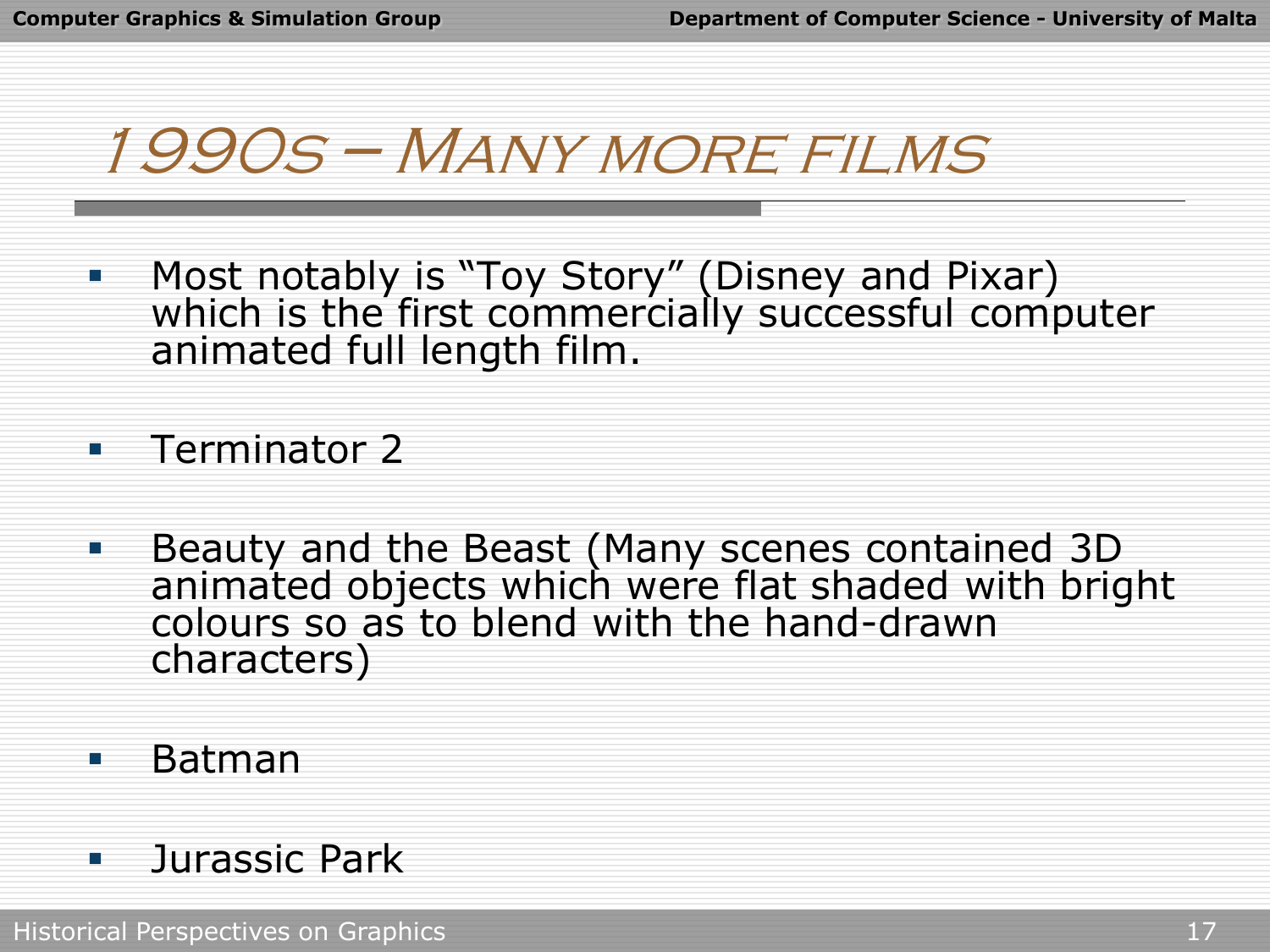QUAKE

- **1996 saw a breakthrough in the 3D gaming industry** with the release of Quake (Carmack) by ID Software. 3D graphics accelerators started to pop up. Most notably the 3DFX "Voodoo" chipset.
- Used 3D models for players and monsters instead of 2 dimensional sprites and the world in which play takes place is created as a true 3-dimensional space.
- **Unreal + Half Life**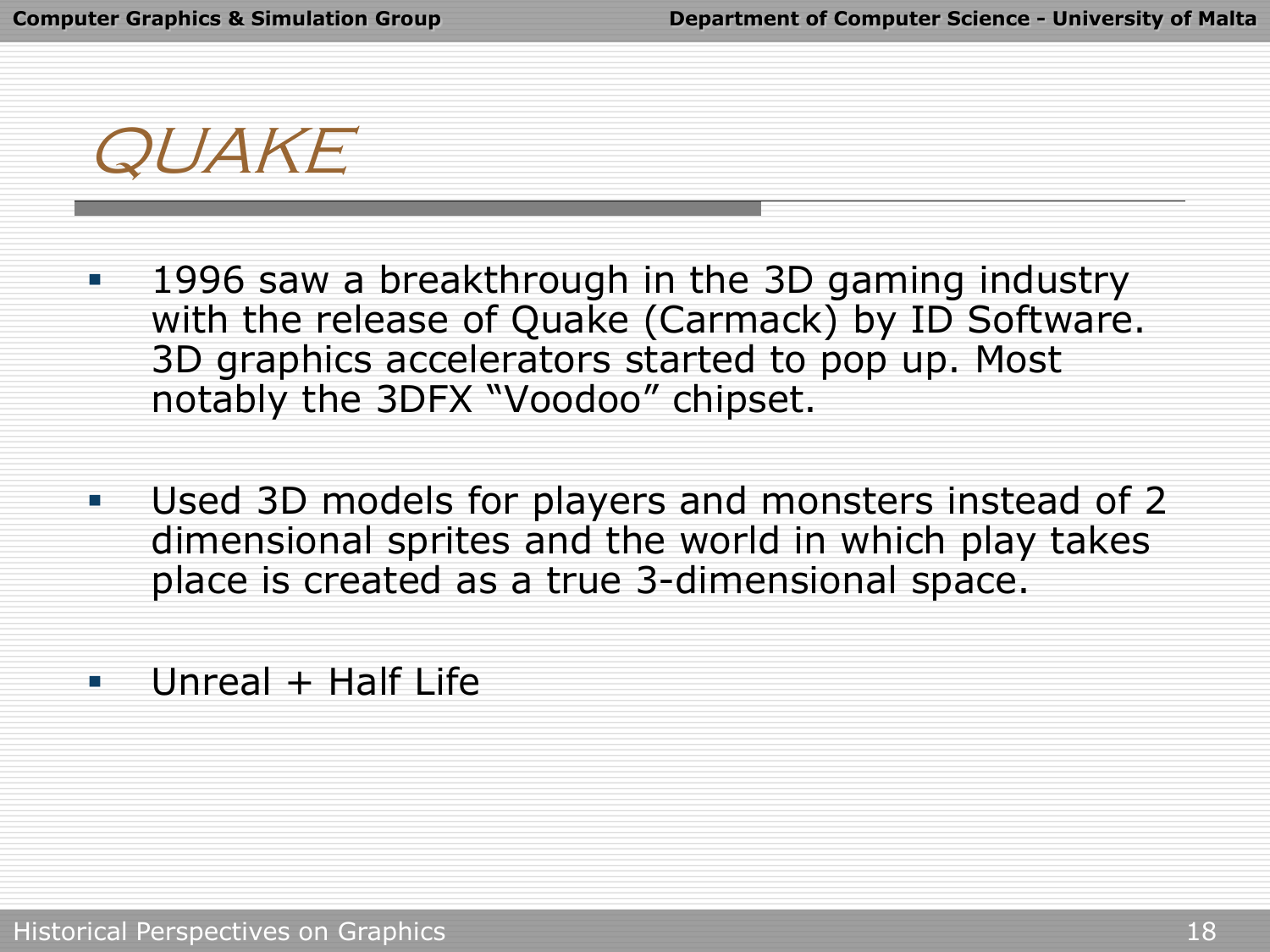### Open Graphics Library (opengl)

- **IFT It is a specification defining a cross-language** cross-platform API for writing applications that produce 3D computer graphics (and 2D as well).
- **Efficient implementation for OpenGL exist for** Windows, many Unix platforms and the MacOS.
- **Graphics cards (nowadays ATI and nVidia)** support the OpenGL standard.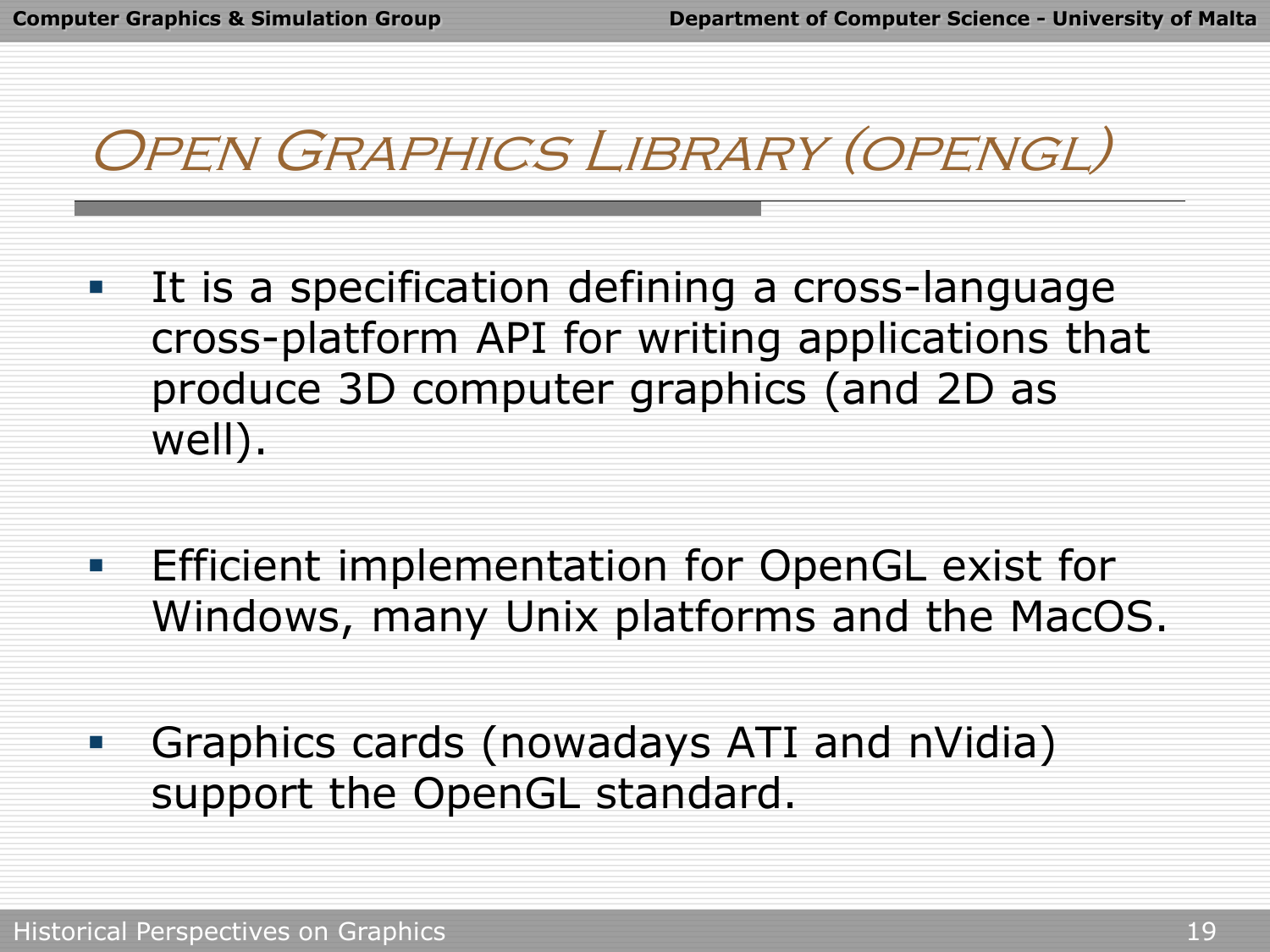DIRECTX (MICROSOFT)

- Originally developed jointly between Microsoft and nVidia.
- **It's main purpose was to allow all versions of Microsoft** Windows, starting with Windows 95, to incorporate quality multimedia and computer gaming into the Windows environment.
- **Nowadays we see the API battles between OpenGL and** DirectX. Really what can be done with one API can be done with the other. Performance depends also on graphics card implementing the APIs.
- **Microsoft is probably taking the lead in terms of** usability.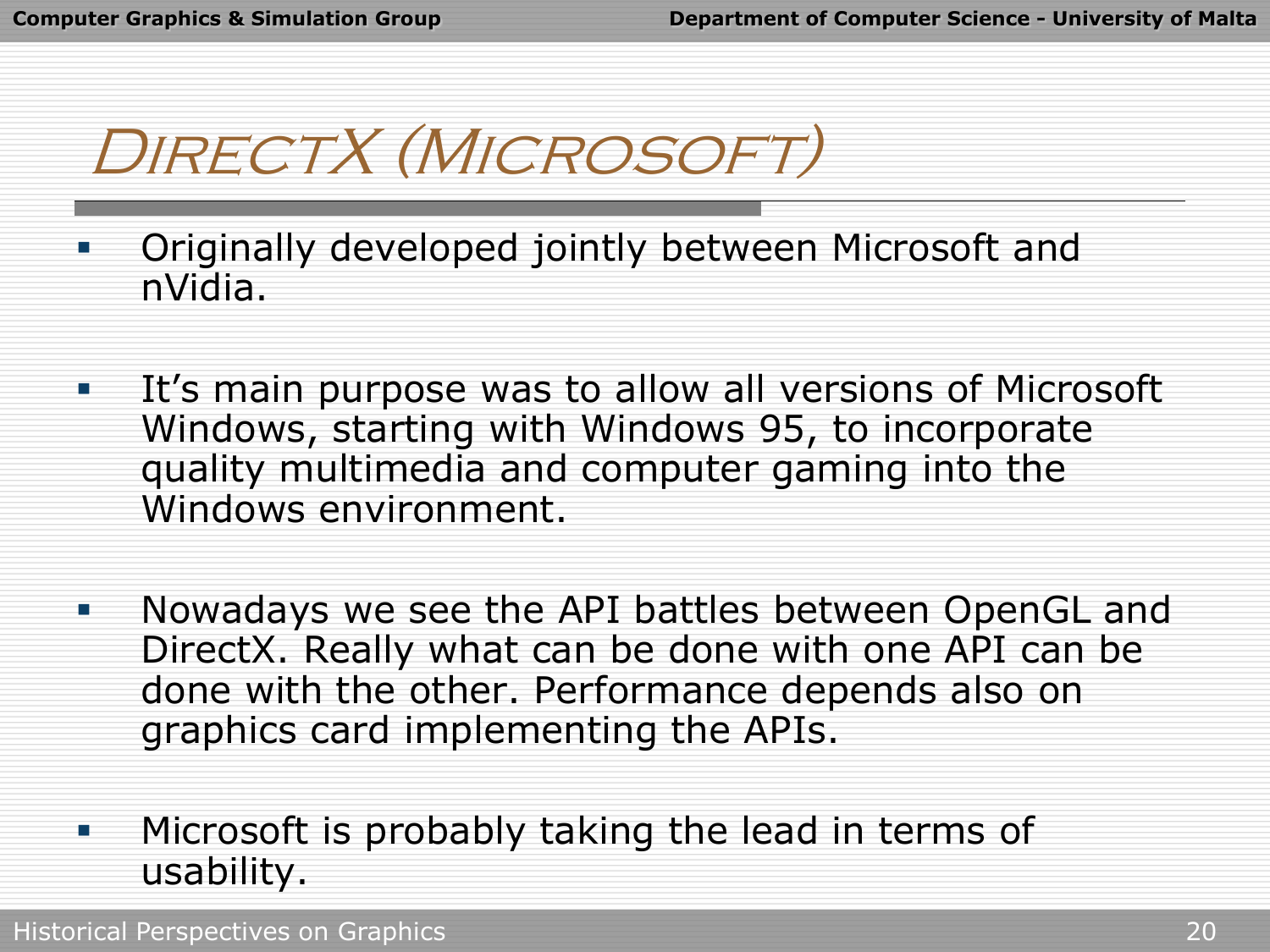### Present Situation

- Film industry
	- **Pixar's The Incredibles, Toy Story series, Up, etc.**
	- **Lord of the Rings**
	- **Many others ...**
- nVidia + AMD/ATI Technologies push the performance of video cards on personal computers, tablets and mobiles.
- **DirectX** moving forward.
	- OpenGL 4.2 + DirectX 11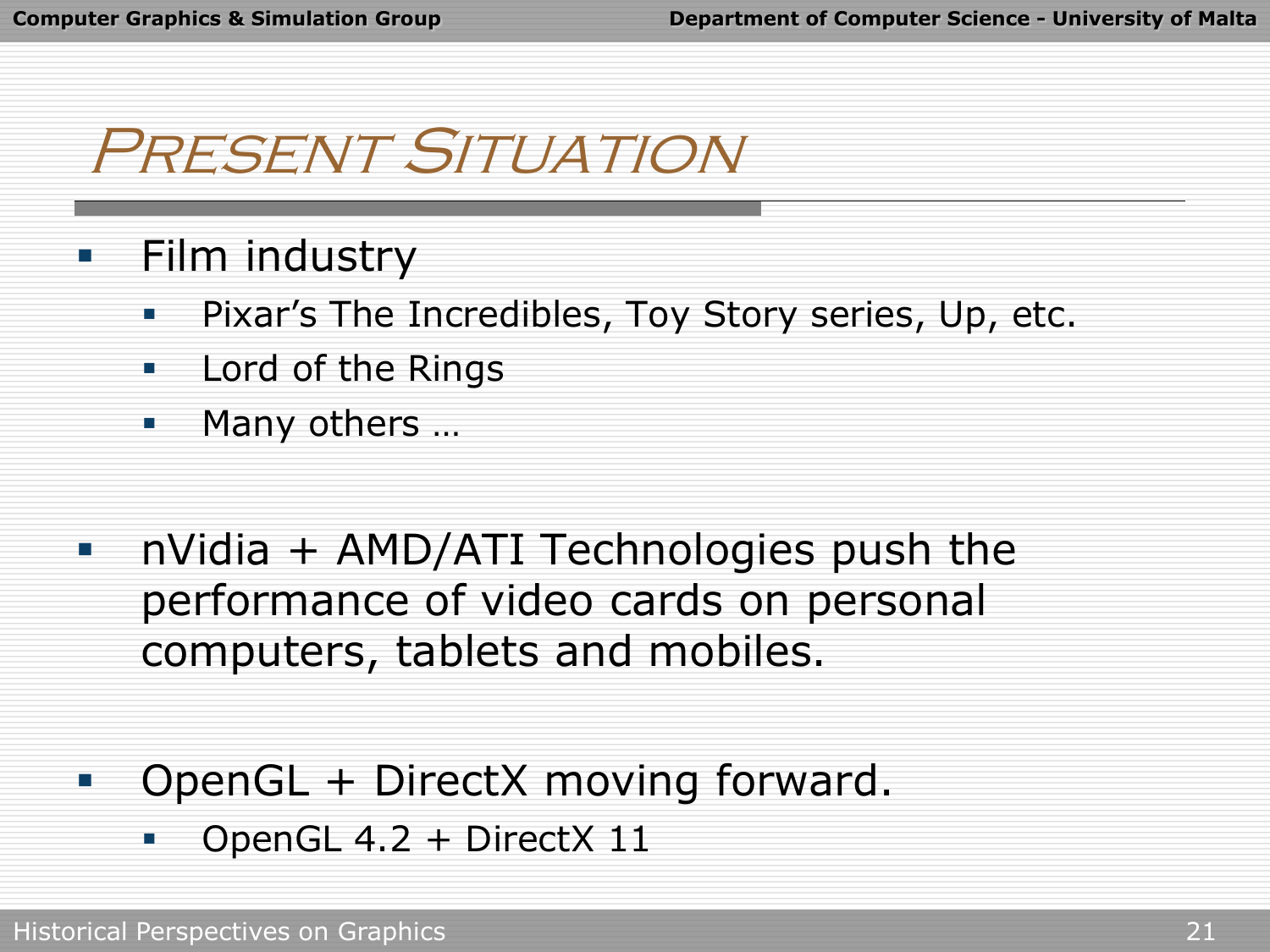## Graphics Cards

- **3D** pipelines (nothing is fixed)
	- Optimised pipelines
	- **•** Parallel Execution (16 vertices)
	- **Programmable (Developers can implement their** own shaders)
- **Heterogeneous Computing**
- General Purpose GPUs massive data parallelisation